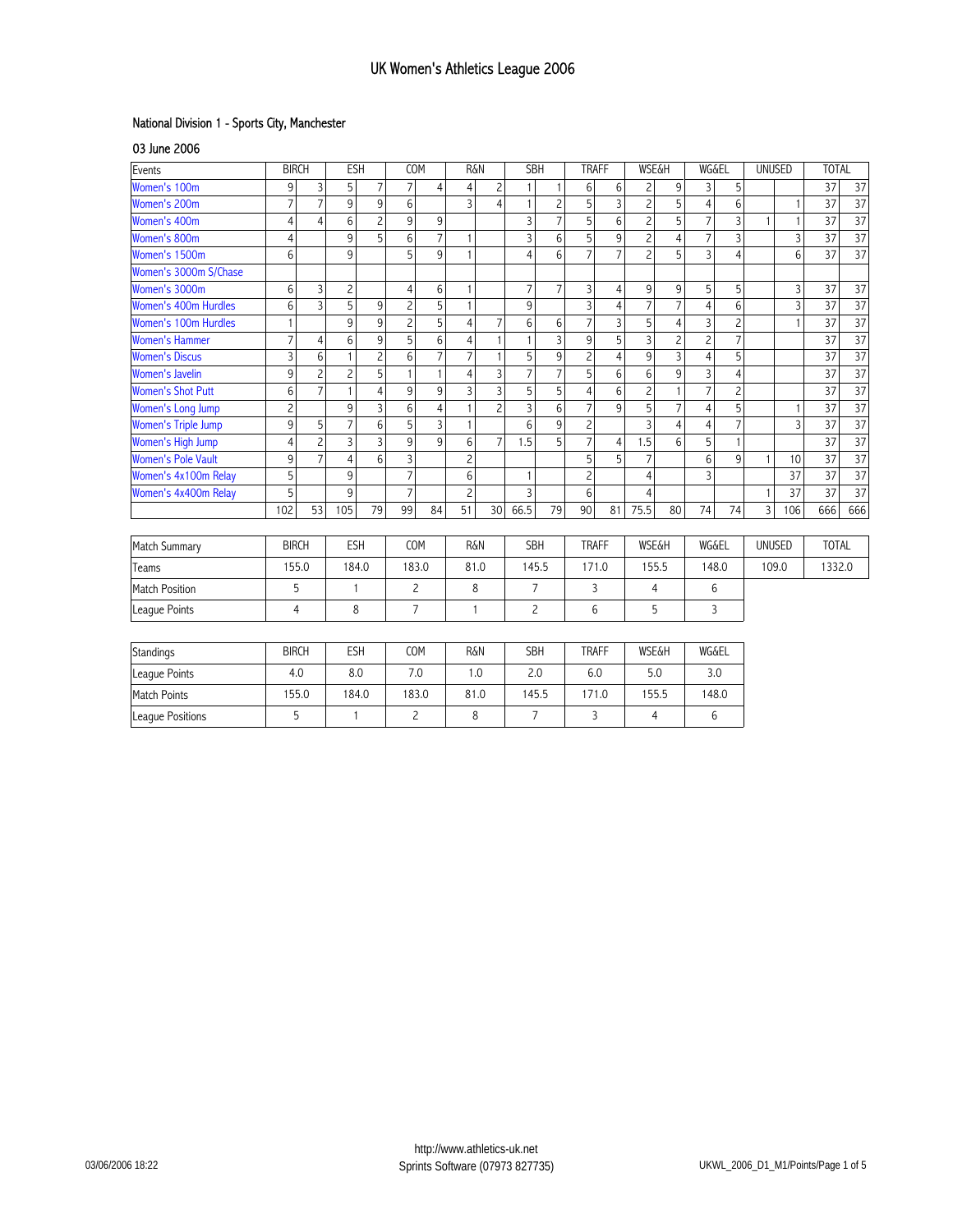

|                | National Division 1 - Sports City, Manchester |                   |                              | Record<br>Perf | Wind | ₹   | λW |                | 3 June 2006              |                              | Perf     | Wind | ŠК  | ξ                       |
|----------------|-----------------------------------------------|-------------------|------------------------------|----------------|------|-----|----|----------------|--------------------------|------------------------------|----------|------|-----|-------------------------|
|                |                                               | Women's 100m A    | $W\!ind =$                   | $-0.5$         |      |     |    |                | Women's 100m B           | $W\!ind =$                   | $-1.0$   |      |     |                         |
| 1              |                                               | Amy Harris        | Birchfield Harriers & AC     | 11.90          |      | 145 | ☑  | $\overline{1}$ | 77 Karlene Turner        | Windsor, Slough, Eton & Hour | 12.3     |      | 84  | ☑                       |
| 2              | 3                                             | Helen Taylor      | City of Manchester           | 11.93          |      | 140 | ☑  | $\overline{c}$ | Louise Dickson<br>22     | Edinburgh Southern Harriers  | 12.3     |      | 84  | ☑                       |
| 3              | 6                                             | Louise Bloor      | <b>Trafford AC</b>           | 12.00          |      | 130 | ☑  | 3              | 66 Katie Flower          | Trafford AC                  | 12.3     |      | 84  | ☑                       |
| 4              | $\overline{c}$                                | Sara Whigham      | Edinburgh Southern Harrier   | 12.25          |      | 92  | ☑  | $\overline{4}$ | Katie Skelding<br>88     | Woodford Green with Essex    | 12.3     |      | 84  | ☑                       |
| 5              | 4                                             | Emma Bailey       | Rugby & Northampton AC       | 12.28          |      | 88  | ☑  | 5              | 33 Lucy Evans            | City of Manchester           | 12.4     |      | 69  | $\overline{\mathsf{M}}$ |
| 6              | 8                                             | Joanne Ryan       | Woodford Green with Essex    | 12.34          |      | 78  | ☑  | 6              | Kayo Citiloye<br>11      | Birchfield Harriers & AC     | 12.7     |      |     | ☑                       |
| 7              | 7                                             | Lesley Owuso      | Windsor, Slough, Eton & Hour | 12.45          |      | 62  | ☑  | $\overline{7}$ | 44 Vicky Barr            | Rugby & Northampton AC       | 12.9     |      |     | ☑                       |
| 8              | 5                                             | Nony Mordi        | Shaftebury Barnet Harriers   | 12.88          |      |     | ☑  | 8              | 55 Lorna Rogers          | Shaftebury Barnet Harriers   | 13.5     |      |     |                         |
|                |                                               | Women's 200m A    | $W\!ind =$                   | $-3.3$         |      |     |    |                | Women's 200m B           | $W\!ind =$                   | $-2.3$   |      |     |                         |
| 1              | 2                                             | Susan Deacon      | Edinburgh Southern Harrier   | 24.49          |      | 123 | ☑  | $\mathbf{1}$   | 22 Sara Whigham          | Edinburgh Southern Harriers  | 24.83    |      | 101 | ☑                       |
| 2              | 1                                             | Amy Harris        | Birchfield Harriers & AC     | 24.79          |      | 103 | ☑  | $\overline{c}$ | Rachel Harris<br>11      | Birchfield Harriers & AC     | 25.17    |      | 78  | ☑                       |
| 3              | 3                                             | Helen Taylor      | City of Manchester           | 25.03          |      | 87  | ☑  | 3              | Katie Skelding<br>88     | Woodford Green with Essex    | 25.33    |      | 67  | ☑                       |
| 4              | 6                                             | Louise Bloor      | <b>Trafford AC</b>           | 25.23          |      | 74  | ☑  | $\overline{4}$ | 77 Jenny Christie        | Windsor, Slough, Eton & Hour | 25.68    |      |     | ☑                       |
| 5              | 8                                             | Joanne Ryan       | Woodford Green with Essex    | 25.26          |      | 72  | ☑  | 5              | Vicky Barr<br>44         | Rugby & Northampton AC       | 26.09    |      |     | ☑                       |
| 6              | 4                                             | Emma Bailey       | Rugby & Northampton AC       | 25.31          |      | 69  | ☑  | 6              | 66 Nisha Desai           | Trafford AC                  | 26.27    |      |     | ☑                       |
| 7              | 7                                             | Lesley Owuso      | Windsor, Slough, Eton & Hour | 25.35          |      | 66  | ☑  | 7              | 55 Nina Anderson         | Shaftebury Barnet Harriers   | 27.05    |      |     |                         |
| 8              | 5                                             | Nicola Martell    | Shaftebury Barnet Harriers   | 26.87          |      |     | ☑  | 8              |                          |                              |          |      |     |                         |
|                |                                               | Women's 400m A    |                              |                |      |     |    |                | Women's 400m B           |                              |          |      |     |                         |
| 1              | 3                                             | Faye harding      | City of Manchester           | 54.28          |      | 155 | ☑  | $\mathbf{1}$   | 33 Rebecca Sweeney       | City of Manchester           | 55.35    |      | 128 | ☑                       |
| 2              | 8                                             | Marion Omajuwa    | Woodford Green with Essex    | 54.74          |      | 144 | ☑  | $\overline{c}$ | 55 Ellie Childs          | Shaftebury Barnet Harriers   | 56.28    |      | 105 | ☑                       |
| 3              | $\overline{c}$                                | Katherine Evans   | Edinburgh Southern Harrier   | 54.76          |      | 143 | ☑  | 3              | Catherine Riley<br>66    | <b>Trafford AC</b>           | 56.80    |      | 92  | ☑                       |
| 4              | 6                                             | Katie Flower      | <b>Trafford AC</b>           | 55.73          |      | 119 | ☑  | $\overline{4}$ | 77 Dawn Wilson           | Windsor, Slough, Eton & Hour | 56.85    |      | 91  | ☑                       |
| 5              | 1                                             | Seemita Gumbs     | Birchfield Harriers & AC     | 56.24          |      | 106 | ☑  | 5              | Ellie Darby<br>11        | Birchfield Harriers & AC     | 57.13    |      | 84  | ☑                       |
| 6              | 5                                             | Nina Anderson     | Shaftebury Barnet Harriers   | 56.91          |      | 89  | ☑  | 6              | Melanie Brown<br>88      | Woodford Green with Essex    | 58.93    |      |     | $\boxtimes$             |
| $\overline{7}$ | 7                                             | Michelle Rodgers  | Windsor, Slough, Eton & Hour | 57.49          |      | 75  | ☑  | $\overline{7}$ | 22 Rebecca Dougall       | Edinburgh Southern Harriers  | 59.72    |      |     | ☑                       |
| 8              |                                               |                   |                              |                |      |     |    | 8              |                          |                              |          |      |     |                         |
|                |                                               | Women's 800m A    |                              |                |      |     |    |                | Women's 800m B           |                              |          |      |     |                         |
| 1              | 2                                             | Joanna Ross       | Edinburgh Southern Harrier   | 02:04.30       |      | 177 | ☑  | $\mathbf{1}$   | 66 Nisha Desai           | <b>Trafford AC</b>           | 02:08.83 |      | 131 | ☑                       |
| 2              | 8                                             | Jessica Sparke    | Woodford Green with Essex    | 02:07.46       |      | 145 | ☑  | $\overline{c}$ | 33 Sarah Tomlins         | City of Manchester           | 02:13.04 |      | 89  | ☑                       |
| 3              | 3                                             | Emma McIntyre     | City of Manchester           | 02:08.88       |      | 131 | ☑  | 3              | 55 Amy Campbell          | Shaftebury Barnet Harriers   | 02:13.10 |      | 89  | ☑                       |
| 4              | 6                                             | Karen Hill        | <b>Trafford AC</b>           | 02:08.91       |      | 130 | ☑  | $\overline{4}$ | 22 Sarah Hood            | Edinburgh Southern Harriers  | 02:13.23 |      | 87  | ☑                       |
| 5              | 1                                             | Anouska McConnell | Birchfield Harriers & AC     | 02:10.82       |      | 111 | ☑  | 5              | 77 Niki Tribe            | Windsor, Slough, Eton & Hour | 02:14.30 |      | 76  | ⊽                       |
| 6              | 5                                             | Ellie Childs      | Shaftebury Barnet Harriers   | 02:11.56       |      | 104 | ☑  | 6              | 88 Tara Bird             | Woodford Green with Essex    | 02:16.85 |      | 51  | ⊽                       |
| 7              | 7                                             | Christine Long    | Windsor, Slough, Eton & Hour | 02:11.81       |      | 101 | ☑  | $\overline{7}$ |                          |                              |          |      |     |                         |
| 8              | 4                                             | Joanne Emery      | Rugby & Northampton AC       | 02:22.11       |      |     | ☑  | 8              |                          |                              |          |      |     |                         |
|                |                                               | Women's 1500m A   |                              |                |      |     |    |                | Women's 1500m B          |                              |          |      |     |                         |
| 1              | 2                                             | Nicola Gauld      | Edinburgh Southern Harrier   | 04:16.82 DR    |      | 165 | ☑  | $\mathbf{1}$   | Kaye Kirkham<br>3        | City of Manchester           | 04:50.27 |      |     | ☑                       |
| 2              | 6                                             | Karen Hill        | Trafford AC                  | 04:30.74       |      | 96  | ☑  | $\overline{c}$ | Victoria O'Donnell<br>66 | Trafford AC                  | 04:52.78 |      |     | ☑                       |
| 3              | 11                                            | Anna Simmonds     | Birchfield Harriers & AC     | 04:33.33       |      | 83  | ☑  | 3              | 55 Victoria Webster      | Shaftebury Barnet Harriers   | 04:55.25 |      |     | ☑                       |
| 4              | 33                                            | Jenna Hill        | City of Manchester           | 04:37.36       |      | 63  | ☑  | $\overline{4}$ | 77 Mary Edwards          | Windsor, Slough, Eton & Hour | 05:03.00 |      |     |                         |
| 5              | 5                                             | Amy Campbell      | Shaftebury Barnet Harriers   | 04:41.61       |      |     | ☑  | 5              | 88 Nina Griffith         | Woodford Green with Essex    | 05:07.63 |      |     |                         |
| 6              | 8                                             | Rachel Townend    | Woodford Green with Essex    | 04:44.07       |      |     | ☑  | 6              |                          |                              |          |      |     |                         |
| 7              | 7                                             | Carolyn Dickie    | Windsor, Slough, Eton & Hour | 04:47.28       |      |     | ☑  | $\overline{7}$ |                          |                              |          |      |     |                         |
| 8              | 4                                             | Kathryn Arnold    | Rugby & Northampton AC       | 04:58.89       |      |     | ☑  | 8              |                          |                              |          |      |     |                         |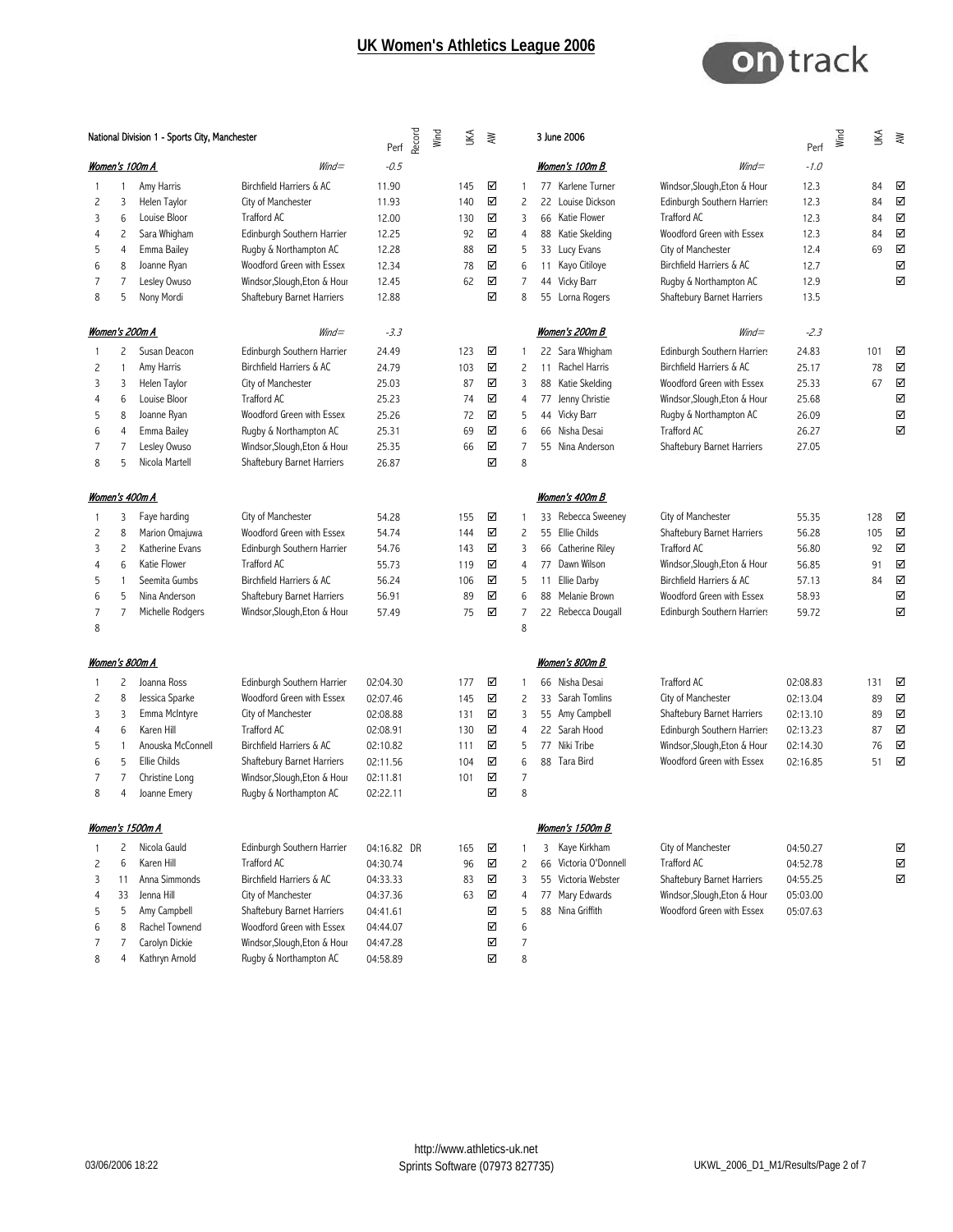

|                                      | National Division 1 - Sports City, Manchester     |                                                                                                                                                   |                                                                                                                                                                                                                         | Perf                                                                                         | Record<br>Wind | ŠК                                                   | ≹                                    |                                                                | 3 June 2006                                                                                                                                                                                       |                                                                                                                                                                                                                   | Perf $\sum_{i=1}^{n}$                                                | ¥                                         | ξ                          |
|--------------------------------------|---------------------------------------------------|---------------------------------------------------------------------------------------------------------------------------------------------------|-------------------------------------------------------------------------------------------------------------------------------------------------------------------------------------------------------------------------|----------------------------------------------------------------------------------------------|----------------|------------------------------------------------------|--------------------------------------|----------------------------------------------------------------|---------------------------------------------------------------------------------------------------------------------------------------------------------------------------------------------------|-------------------------------------------------------------------------------------------------------------------------------------------------------------------------------------------------------------------|----------------------------------------------------------------------|-------------------------------------------|----------------------------|
|                                      |                                                   | Women's 3000m A                                                                                                                                   |                                                                                                                                                                                                                         |                                                                                              |                |                                                      |                                      |                                                                | <b>Women's 3000m B</b>                                                                                                                                                                            |                                                                                                                                                                                                                   |                                                                      |                                           |                            |
| 1<br>2<br>3<br>4<br>5<br>6<br>7<br>8 | 7<br>55<br>1<br>8<br>3<br>6<br>22<br>4            | Rosemary Ryan<br>Sarah Waldron<br>Debbie Walters<br>Rachel Townend<br>Laura McCreesh<br>Kasey-Lea Shuttleworth<br>Sarah Hood<br>Joanne Emery      | Windsor, Slough, Eton & Hour<br>Shaftebury Barnet Harriers<br>Birchfield Harriers & AC<br>Woodford Green with Essex<br>City of Manchester<br>Trafford AC<br>Edinburgh Southern Harrier<br>Rugby & Northampton AC        | 09:27.56<br>09:44.87<br>09:48.90<br>09:49.90<br>09:54.53<br>10:33.38<br>10:53.42<br>11:11.06 |                | 154<br>125<br>118<br>116<br>109                      | ☑<br>☑<br>☑<br>☑<br>☑<br>☑<br>☑      | $\mathbf{1}$<br>2<br>3<br>4<br>5<br>6<br>$\overline{7}$<br>8   | 77 Erica Sheldon<br>Victoria Webster<br>5<br>33 Rachel Deegan<br>88 Nina Griffith<br>66 Julia Leventon<br>11 Wendy Morant                                                                         | Windsor, Slough, Eton & Hour<br>Shaftebury Barnet Harriers<br>City of Manchester<br>Woodford Green with Essex<br><b>Trafford AC</b><br>Birchfield Harriers & AC                                                   | 09:45.46<br>10:04.53<br>10:23.64<br>10:35.84<br>10:57.85<br>16:04.40 | 124<br>92<br>60                           | ☑<br>☑<br>☑<br>☑<br>☑      |
|                                      |                                                   | Women's 400m Hurdles A                                                                                                                            |                                                                                                                                                                                                                         |                                                                                              |                |                                                      |                                      |                                                                | Women's 400m Hurdles B                                                                                                                                                                            |                                                                                                                                                                                                                   |                                                                      |                                           |                            |
| 1<br>2<br>3<br>4<br>5<br>6<br>7<br>8 | 5<br>7<br>1<br>2<br>8<br>6<br>3<br>$\overline{4}$ | Nicola Martell<br>Jenny Christie<br>Susie McLoughlin<br>Rebecca Dougall<br>Nikki Adeleye<br>Lucy Abbott<br>Victoria Uttley<br>Madeleine Smith     | Shaftebury Barnet Harriers<br>Windsor, Slough, Eton & Hour<br>Birchfield Harriers & AC<br>Edinburgh Southern Harrier<br>Woodford Green with Essex<br><b>Trafford AC</b><br>City of Manchester<br>Rugby & Northampton AC | 61.59<br>61.87<br>61.90<br>63.51<br>65.42<br>66.31<br>70.79<br>72.78                         |                | 128<br>122<br>122<br>89<br>51                        | ☑<br>☑<br>☑<br>☑<br>☑<br>☑           | $\overline{c}$<br>3<br>4<br>5<br>6<br>7<br>8                   | 22 Avril Jackson<br>77 Caroline Heaney<br>88 Hayley Ramos-Gonzalez<br>33 Kathy Wellam<br>66 Jackie Fairchild<br>Marina Semenova<br>$11 -$                                                         | Edinburgh Southern Harriers<br>Windsor, Slough, Eton & Hour<br>Woodford Green with Essex<br>City of Manchester<br><b>Trafford AC</b><br>Birchfield Harriers & AC                                                  | 63.70<br>63.95<br>67.69<br>68.69<br>73.49<br>80.31                   | 85<br>80                                  | ☑<br>☑<br>☑<br>☑           |
|                                      |                                                   | Women's 100m Hurdles A                                                                                                                            | $Wind =$                                                                                                                                                                                                                | $-2.1$                                                                                       |                |                                                      |                                      |                                                                | Women's 100m Hurdles B                                                                                                                                                                            | $W\!ind =$                                                                                                                                                                                                        |                                                                      |                                           |                            |
| 1<br>2<br>3<br>4<br>5<br>6<br>7<br>8 | 2<br>6<br>5<br>7<br>4<br>8<br>3                   | Catriona Pennet<br>Susan Moncrieff<br>Lorna Rogers<br>Jenny Christie<br>Lauren Ambrose<br>Diana Osagede<br>Kathy Wellam<br>Marina Semenova        | Edinburgh Southern Harrier<br><b>Trafford AC</b><br>Shaftebury Barnet Harriers<br>Windsor, Slough, Eton & Hour<br>Rugby & Northampton AC<br>Woodford Green with Essex<br>City of Manchester<br>Birchfield Harriers & AC | 14.39<br>14.51<br>15.22<br>15.45<br>15.53<br>17.47<br>18.66<br>19.86                         |                | 133<br>125<br>78<br>63<br>57                         | ☑<br>☑<br>☑<br>☑<br>☑                | 1<br>$\overline{c}$<br>3<br>4<br>5<br>6<br>7<br>8              | 22 Avril Jackson<br>44 Lucy Hodkins<br>55 Jemma Nisell<br>33 Victoria Uttley<br>77 Marika Reed<br>66 Lucy Abbott<br>88 Hayley Ramos-Gonzalez                                                      | Edinburgh Southern Harriers<br>Rugby & Northampton AC<br>Shaftebury Barnet Harriers<br>City of Manchester<br>Windsor, Slough, Eton & Hour<br><b>Trafford AC</b><br>Woodford Green with Essex                      | 16.20<br>16.78<br>16.81<br>17.17<br>17.58<br>17.72<br>17.80          |                                           | ☑                          |
|                                      |                                                   | Women's Hammer A                                                                                                                                  |                                                                                                                                                                                                                         |                                                                                              |                |                                                      |                                      |                                                                | Women's Hammer B                                                                                                                                                                                  |                                                                                                                                                                                                                   |                                                                      |                                           |                            |
| 1<br>2<br>3<br>4<br>5<br>6<br>7<br>8 | 6<br>1<br>$\overline{c}$<br>3<br>4<br>7<br>8<br>5 | Shirley Webb<br>Lesley Brannan<br>Susan McKelvie<br>Laura Douglas<br>Lucy Marshall<br>Joanne John<br>Liz Carter<br>Joanne Davison                 | Trafford AC<br>Birchfield Harriers & AC<br>Edinburgh Southern Harrier<br>City of Manchester<br>Rugby & Northampton AC<br>Windsor, Slough, Eton & Hour<br>Woodford Green with Essex<br>Shaftebury Barnet Harriers        | 63.78<br>61.30<br>60.09<br>58.21<br>54.47<br>53.44<br>52.73<br>45.19                         |                | 203<br>191<br>185<br>176<br>157<br>152<br>148<br>110 | ☑<br>☑<br>☑<br>☑<br>☑<br>☑<br>☑<br>☑ | 1<br>2<br>3<br>4<br>5<br>6<br>7<br>8                           | 22 Laura Chalmers<br>88 Monique Buchanan<br>33 Sarah Holt<br>66 Anna Johnson<br>11 Marina Semenova<br>55 Kirsty Law<br>Jo Wade<br>77<br>44 Amy Harvey                                             | Edinburgh Southern Harriers<br>Woodford Green with Essex<br>City of Manchester<br>Trafford AC<br>Birchfield Harriers & AC<br>Shaftebury Barnet Harriers<br>Windsor, Slough, Eton & Hour<br>Rugby & Northampton AC | 51.39<br>51.38<br>49.83<br>44.91<br>34.80<br>31.01<br>22.08<br>19.33 | 141<br>141<br>134<br>109<br>59            | ☑<br>☑<br>☑<br>☑<br>☑<br>☑ |
|                                      |                                                   | <u>Women's Discus A</u>                                                                                                                           |                                                                                                                                                                                                                         |                                                                                              |                |                                                      |                                      |                                                                | <u>Women's Discus B</u>                                                                                                                                                                           |                                                                                                                                                                                                                   |                                                                      |                                           |                            |
| 1<br>2<br>3<br>4<br>5<br>6<br>7<br>8 | 77<br>4<br>3<br>55<br>8<br>1<br>6<br>2            | Emma Carpenter<br>Emma Merry<br>Claire Griss<br>Kirsty Law<br>Joanne Duncan<br>Sarah Henton<br>Jemma Kelly<br>Laura Chalmers<br>Women's Javelin A | Windsor, Slough, Eton & Hour<br>Rugby & Northampton AC<br>City of Manchester<br>Shaftebury Barnet Harriers<br>Woodford Green with Essex<br>Birchfield Harriers & AC<br>Trafford AC<br>Edinburgh Southern Harrier        | 49.83<br>48.03<br>46.79<br>46.33<br>45.80<br>44.99<br>44.75<br>37.65                         |                | 154<br>145<br>138<br>136<br>134<br>129<br>128<br>93  | ☑<br>☑<br>☑<br>☑<br>☑<br>☑<br>☑<br>☑ | 1<br>$\overline{c}$<br>3<br>$\overline{4}$<br>5<br>6<br>7<br>8 | 5 Navdeep Dhaliwal<br>33 Alison Rodger<br>Eden Francis<br>11<br>88 Liz Carter<br>66 Chloe Beckett<br>Joanne John<br>$\overline{7}$<br>22 Jennifer Wilkie<br>44 Lucy Marshall<br>Women's Javelin B | Shaftebury Barnet Harriers<br>City of Manchester<br>Birchfield Harriers & AC<br>Woodford Green with Essex<br>Trafford AC<br>Windsor, Slough, Eton & Hour<br>Edinburgh Southern Harriers<br>Rugby & Northampton AC | 44.57<br>40.87<br>40.49<br>38.91<br>38.53<br>37.57<br>29.94<br>27.12 | 127<br>109<br>107<br>99<br>97<br>92<br>54 | ☑<br>☑<br>☑<br>☑<br>☑<br>☑ |
| 1                                    | 1                                                 | Jo Blair                                                                                                                                          | Birchfield Harriers & AC                                                                                                                                                                                                | 50.13                                                                                        |                | 165                                                  | ☑                                    | 1                                                              | 77 Rosie Semenytsh                                                                                                                                                                                | Windsor, Slough, Eton & Hour                                                                                                                                                                                      | 43.95                                                                | 134                                       | ⊽                          |
| 2<br>3<br>4<br>5<br>6<br>7           | 5<br>7<br>6<br>4<br>8<br>$\overline{c}$           | Louise Watton<br>Laura Kerr<br>Emma Halsall<br>Amy Harvey<br>Emma Smith<br>Gayle Dunnett                                                          | Shaftebury Barnet Harriers<br>Windsor, Slough, Eton & Hour<br>Trafford AC<br>Rugby & Northampton AC<br>Woodford Green with Essex<br>Edinburgh Southern Harrier                                                          | 47.80<br>45.71<br>37.88<br>37.62<br>35.54<br>32.63                                           |                | 154<br>143<br>104<br>103<br>92<br>78                 | ☑<br>☑<br>☑<br>☑<br>☑<br>☑           | $\overline{c}$<br>3<br>4<br>5<br>6<br>7                        | 55 Jenny Grimstone<br>66 Chloe Beckett<br>22 Jennifer Wilkie<br>88 Liz Carter<br>44 Sophie Hine<br>11 Eden Francis                                                                                | Shaftebury Barnet Harriers<br>Trafford AC<br>Edinburgh Southern Harriers<br>Woodford Green with Essex<br>Rugby & Northampton AC<br>Birchfield Harriers & AC                                                       | 43.48<br>33.35<br>32.17<br>32.12<br>27.05<br>19.88                   | 132<br>81<br>75<br>75<br>50               | ☑<br>☑<br>☑<br>☑           |
| 8                                    | 3                                                 | Alison Rodger                                                                                                                                     | City of Manchester                                                                                                                                                                                                      | 22.57                                                                                        |                |                                                      |                                      | 8                                                              | 33 Claire Griss                                                                                                                                                                                   | City of Manchester                                                                                                                                                                                                | 17.46                                                                |                                           |                            |

http://www.athletics-uk.net<br>Sprints Software (07973 827735)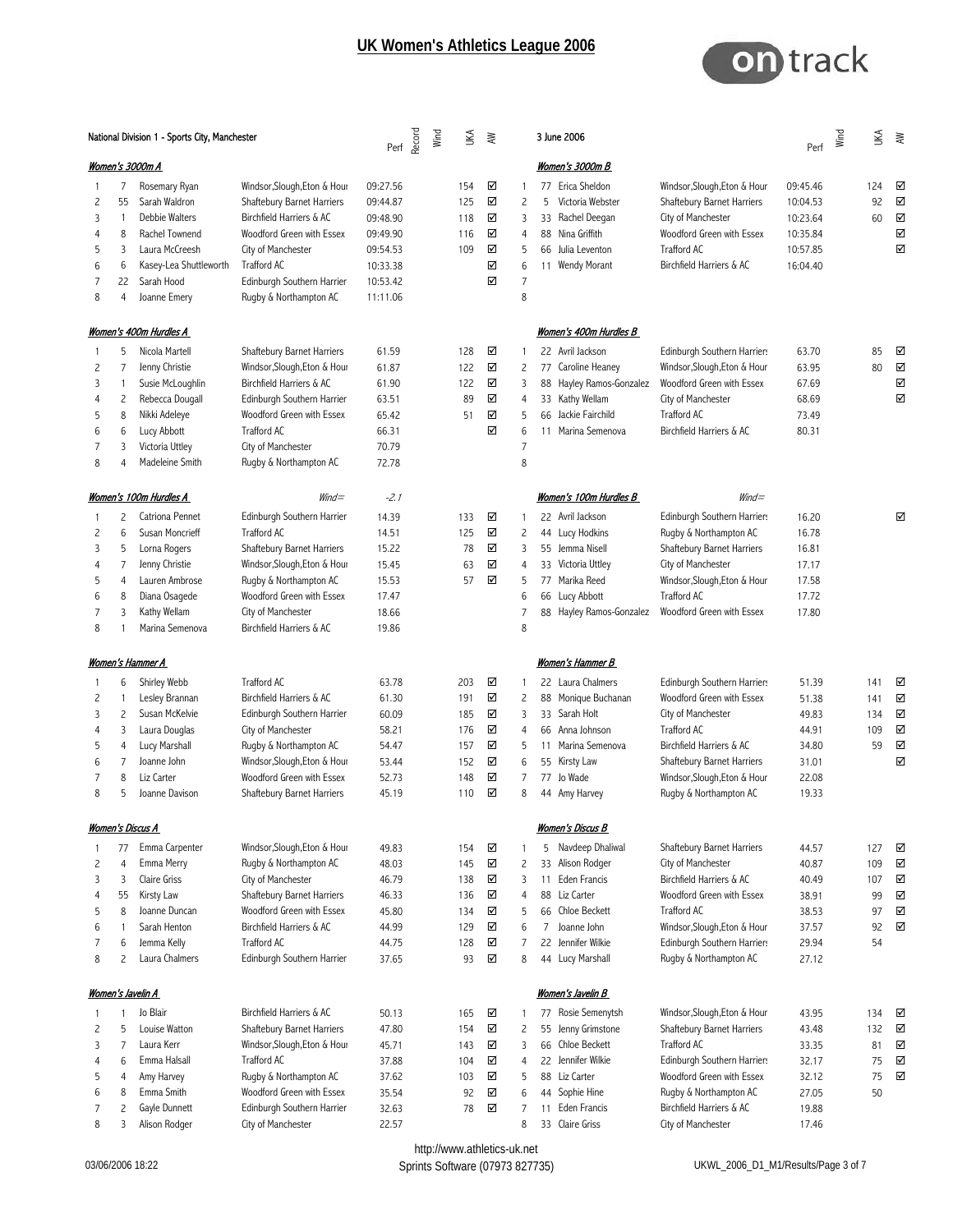

| Perf | National Division 1 - Sports City, Manchester | Perf $\underset{\text{Rec}}{\overset{\text{red}}{\text{sum}}}$ $\underset{\text{sum}}{\overset{\text{red}}{\text{sum}}}$ $\underset{\text{sum}}{\overset{\text{red}}{\text{sum}}}$<br>3 June 2006 | $\frac{1}{\sqrt{2}}$ $\frac{1}{\sqrt{2}}$<br>그 그는 그 사람들이 있다. |  |
|------|-----------------------------------------------|---------------------------------------------------------------------------------------------------------------------------------------------------------------------------------------------------|--------------------------------------------------------------|--|
|------|-----------------------------------------------|---------------------------------------------------------------------------------------------------------------------------------------------------------------------------------------------------|--------------------------------------------------------------|--|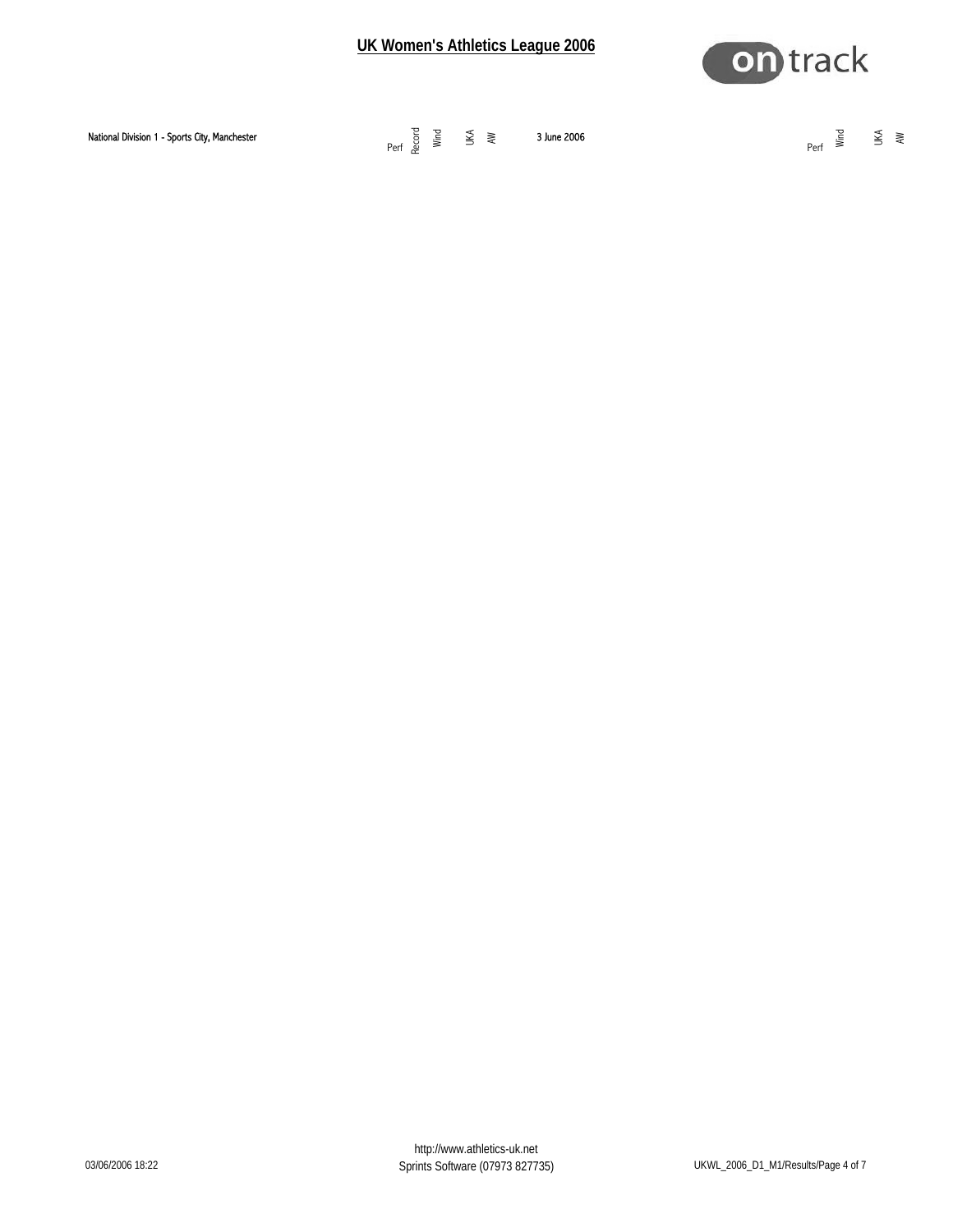

|                                             | National Division 1 - Sports City, Manchester                                 |                                                                                                                                                                      | Perf                                                                                                                                                                                                             | Record                                                              | Wind | ŠК | λW                                                 |                                      |                                                   | 3 June 2006                           |                                                                                                                                                                                       | Perf                                                                                                                                                                                                                     | Wind                                                         | l¥ | $\geqslant$                         |                            |
|---------------------------------------------|-------------------------------------------------------------------------------|----------------------------------------------------------------------------------------------------------------------------------------------------------------------|------------------------------------------------------------------------------------------------------------------------------------------------------------------------------------------------------------------|---------------------------------------------------------------------|------|----|----------------------------------------------------|--------------------------------------|---------------------------------------------------|---------------------------------------|---------------------------------------------------------------------------------------------------------------------------------------------------------------------------------------|--------------------------------------------------------------------------------------------------------------------------------------------------------------------------------------------------------------------------|--------------------------------------------------------------|----|-------------------------------------|----------------------------|
|                                             |                                                                               | <u>Women's Shot Putt A</u>                                                                                                                                           |                                                                                                                                                                                                                  |                                                                     |      |    |                                                    |                                      |                                                   |                                       | Women's Shot Putt B                                                                                                                                                                   |                                                                                                                                                                                                                          |                                                              |    |                                     |                            |
| 2<br>3<br>4                                 | 3<br>8<br>11<br>5                                                             | Rebecca Peake<br>Joanne Duncan<br><b>Eden Francis</b><br>Navdeep Dhaliwal                                                                                            | City of Manchester<br>Woodford Green with Essex<br>Birchfield Harriers & AC<br>Shaftebury Barnet Harriers                                                                                                        | 17.75<br>15.33<br>13.93<br>12.34                                    |      |    | 225<br>176<br>148<br>116                           | ☑<br>☑<br>☑<br>☑                     | 1<br>$\overline{c}$<br>3<br>4                     | $\mathbf{1}$<br>6                     | 33 Alison Rodger<br>Liz Millward<br>Chloe Beckett<br>55 Kirsty Law                                                                                                                    | City of Manchester<br>Birchfield Harriers & AC<br><b>Trafford AC</b><br>Shaftebury Barnet Harriers                                                                                                                       | 13.91<br>13.16<br>11.51<br>11.03                             |    | 148<br>133<br>100<br>90             | ☑<br>☑<br>☑<br>☑           |
| 5<br>6<br>7<br>8                            | 66<br>$\overline{4}$<br>7<br>22                                               | Jemma Kelly<br>Emma Merry<br>Laura Kerr<br>Jennifer Wilkie                                                                                                           | Trafford AC<br>Rugby & Northampton AC<br>Windsor, Slough, Eton & Hour<br>Edinburgh Southern Harrier                                                                                                              | 11.82<br>11.55<br>11.42<br>10.28                                    |      |    | 106<br>101<br>98<br>75                             | ☑<br>☑<br>☑<br>☑                     | 5<br>6<br>7<br>8                                  | $\mathbf{2}^{\prime}$                 | Laura Chalmers<br>44 Lucy Marshall<br>88 Diana Osagede<br>77 Marika Reed                                                                                                              | Edinburgh Southern Harriers<br>Rugby & Northampton AC<br>Woodford Green with Essex<br>Windsor, Slough, Eton & Hour                                                                                                       | 9.69<br>9.64<br>7.92<br>7.69                                 |    | 63<br>62                            |                            |
|                                             |                                                                               | <u>Women's Long Jump A</u>                                                                                                                                           |                                                                                                                                                                                                                  |                                                                     |      |    |                                                    |                                      |                                                   |                                       | Women's Long Jump B                                                                                                                                                                   |                                                                                                                                                                                                                          |                                                              |    |                                     |                            |
| 1<br>2<br>3<br>4<br>5<br>6<br>7<br>8        | $\overline{c}$<br>6<br>$\overline{3}$<br>7<br>8<br>55<br>11<br>$\overline{4}$ | Gillian Cooke<br>Louise Bloor<br>Rebecca White<br>Karlene Turner<br>Hannah Frankson<br>Nony Mordi<br>Henrietta Paxton<br>Sophie Hine                                 | Edinburgh Southern Harrier<br>Trafford AC<br>City of Manchester<br>Windsor, Slough, Eton & Hour<br>Woodford Green with Essex<br>Shaftebury Barnet Harriers<br>Birchfield Harriers & AC<br>Rugby & Northampton AC | 6.26<br>6.20<br>6.12<br>5.90<br>5.89<br>5.65<br>5.59<br>5.36        |      |    | 166<br>160<br>152<br>130<br>129<br>105<br>99<br>76 | ☑<br>☑<br>☑<br>☑<br>☑<br>☑<br>☑<br>☑ | 1<br>$\overline{c}$<br>3<br>4<br>5<br>6<br>7<br>8 | 77<br>5                               | 66 Hazel Hall<br>Jenny Pacey<br>Nadia Williams<br>88 Azaria Francis<br>33 Danielle Parkinson<br>22 Nike Osifodunrin<br>44 Madeleine Smith                                             | <b>Trafford AC</b><br>Windsor, Slough, Eton & Hour<br>Shaftebury Barnet Harriers<br>Woodford Green with Essex<br>City of Manchester<br>Edinburgh Southern Harriers<br>Rugby & Northampton AC                             | 5.74<br>5.50<br>5.46<br>5.23<br>5.18<br>4.27<br>3.80         |    | 114<br>90<br>86<br>63<br>58         | ☑<br>☑<br>☑<br>☑<br>☑      |
|                                             |                                                                               | <b>Women's Triple Jump A</b>                                                                                                                                         |                                                                                                                                                                                                                  |                                                                     |      |    |                                                    |                                      |                                                   |                                       | <u>Women's Triple Jump B</u>                                                                                                                                                          |                                                                                                                                                                                                                          |                                                              |    |                                     |                            |
| 1<br>2<br>3<br>4<br>5<br>6<br>7<br>8        | -1<br>$\overline{c}$<br>5<br>3<br>8<br>7<br>66<br>$\overline{4}$              | Tiombe Hurd<br>Gillian Kerr<br>Nadia Williams<br>Rebecca White<br>Stephanie Aneto<br>Lydia Nakagiri<br>Hazel Hall<br>Madeleine Smith                                 | Birchfield Harriers & AC<br>Edinburgh Southern Harrier<br>Shaftebury Barnet Harriers<br>City of Manchester<br>Woodford Green with Essex<br>Windsor, Slough, Eton & Hour<br>Trafford AC<br>Rugby & Northampton AC | 13.36<br>12.79<br>12.58<br>12.48<br>12.40<br>12.28<br>10.70<br>8.59 |      |    | 182<br>159<br>151<br>147<br>144<br>139<br>75       | ☑<br>☑<br>☑<br>☑<br>☑<br>☑<br>☑      | 1<br>2<br>3<br>4<br>5<br>6<br>$\overline{7}$<br>8 |                                       | 55 Nony Mordi<br>88 Azaria Francis<br>22 Louise Haston<br>11 Amy Woodman<br>77 Alison MacLeod<br>33 Danielle Parkinson                                                                | Shaftebury Barnet Harriers<br>Woodford Green with Essex<br>Edinburgh Southern Harriers<br>Birchfield Harriers & AC<br>Windsor, Slough, Eton & Hour<br>City of Manchester                                                 | 12.50<br>12.04<br>11.36<br>10.89<br>10.75<br>10.29           |    | 148<br>129<br>102<br>83<br>78<br>59 | ☑<br>☑<br>☑<br>☑<br>☑<br>☑ |
|                                             |                                                                               | <u>Women's High Jump A</u>                                                                                                                                           |                                                                                                                                                                                                                  |                                                                     |      |    |                                                    |                                      |                                                   |                                       | Women's High Jump B                                                                                                                                                                   |                                                                                                                                                                                                                          |                                                              |    |                                     |                            |
| 1<br>2<br>3<br>4<br>5<br>6<br>$7 =$<br>$7=$ | 3<br>6<br>44<br>8<br>11<br>22<br>5<br>77                                      | Stephaine Pywell<br>Susan Moncrieff<br>Lucy Hodkins<br>Diana Osagede<br>Amy Woodman<br>Louise Haston<br>Nicola Martell<br>Jenny Pacey<br><b>Women's Pole Vault A</b> | City of Manchester<br>Trafford AC<br>Rugby & Northampton AC<br>Woodford Green with Essex<br>Birchfield Harriers & AC<br>Edinburgh Southern Harrier<br>Shaftebury Barnet Harriers<br>Windsor, Slough, Eton & Hour | 1.83<br>1.75<br>1.70<br>1.60<br>1.60<br>1.55<br>1.55<br>1.55        |      |    | 185<br>145<br>120<br>70<br>70                      | ☑<br>☑<br>☑<br>☑<br>☑<br>☑<br>☑<br>☑ | 1<br>2<br>3<br>4<br>5<br>6<br>$\overline{7}$<br>8 | $\overline{7}$<br>2<br>$\overline{1}$ | 33 Adelle Lassu<br>4 Sophie Hine<br>Marika Reed<br>55 Jemma Nisell<br>66 Victoria O'Donnell<br>Claire Kennedy<br>Marina Semenova<br>88 Hannah Frankson<br><b>Women's Pole Vault B</b> | City of Manchester<br>Rugby & Northampton AC<br>Windsor, Slough, Eton & Hour<br>Shaftebury Barnet Harriers<br><b>Trafford AC</b><br>Edinburgh Southern Harriers<br>Birchfield Harriers & AC<br>Woodford Green with Essex | 1.75<br>1.60<br>1.55<br>1.50<br>1.45<br>1.40<br>1.45<br>1.35 |    | 145<br>70                           | ☑<br>☑<br>☑                |
| 1<br>2<br>3<br>4<br>5<br>6<br>7             | 11<br>7<br>8<br>6<br>$\overline{c}$<br>3<br>44                                | Hilary Smith<br>Cath McCrae<br>Jemma Harding<br>Clare Neve<br>Claire Kennedy<br>Lindsay Johnson<br>Sarah Hardwick                                                    | Birchfield Harriers & AC<br>Windsor, Slough, Eton & Hour<br>Woodford Green with Essex<br>Trafford AC<br>Edinburgh Southern Harrier<br>City of Manchester<br>Rugby & Northampton AC                               | 3.80<br>3.60<br>3.60<br>3.60<br>3.00<br>2.50<br>2.50                |      |    | 170<br>150<br>150<br>150<br>90                     | ☑<br>☑<br>☑<br>☑<br>☑<br>☑<br>☑      | 1<br>$\overline{c}$<br>3<br>4                     | 1                                     | 88 Louise Shortland<br><b>Becky Lilley</b><br>22 Gillian Cooke<br>66 Janine Mullineaux                                                                                                | Woodford Green with Essex<br>Birchfield Harriers & AC<br>Edinburgh Southern Harriers<br>Trafford AC                                                                                                                      | 3.40<br>3.20<br>3.00<br>2.50                                 |    | 130<br>110<br>90                    | ☑<br>☑<br>☑<br>☑           |
| 1<br>2                                      | 2<br>3                                                                        | Women's 4x100m Relay<br>Edinburgh Southern Harrie Gillian Cooke<br>City of Manchester                                                                                | Helen Taylor                                                                                                                                                                                                     | Susan Deacon<br>Rebecca Sweeney                                     |      |    |                                                    |                                      |                                                   | Sara Whigham<br>Rebecca White         |                                                                                                                                                                                       | Louise Dickson<br>Faye harding                                                                                                                                                                                           | 46.11<br>47.07                                               |    |                                     | ☑<br>☑                     |

|           | Lambargh Southern Harnt allian cooke      |                 | <b>OUSUIT DUUCH</b> | $-$            | LUUDU DIUNJUH  | <b>TV.II</b> | ÷                    |
|-----------|-------------------------------------------|-----------------|---------------------|----------------|----------------|--------------|----------------------|
|           | City of Manchester                        | Helen Tavlor    | Rebecca Sweeney     | Rebecca White  | Faye harding   | 47.07        | $\blacktriangledown$ |
| $3 \t 4$  | Rugby & Northampton AC Emma Bailey        |                 | Lauren Ambrose      | Vicky Barr     | Ellena Ruddock | 47.68        | $\blacktriangledown$ |
| $4 \quad$ | Birchfield Harriers & AC Kayo Citiloye    |                 | Berneice Wilson     | Rachel Harris  | Amy Harris     | 47.81        | $\blacktriangledown$ |
| $5 \quad$ | Windsor, Slough, Eton & Ho Jenny Christie |                 | Lesley Owuso        | Dawn Wilson    | Karlene Turner | 48.30        | $\blacktriangledown$ |
| 6 8       | Woodford Green with Esse Joanne Ryan      |                 | Azaria Francis      | Marion Omajuwa | Katie Skelding | 48.35        | $\blacktriangledown$ |
|           | Trafford AC                               | Susan Moncrieff | Louise Bloor        | Joanne Duxbury | Katie Flower   | 48.56        | ☑                    |
| 8         | Shaftebury Barnet Harriers Lorna Rogers   |                 | Nicola Martell      | Nadia Williams | Nony Mordi     | 50.04        | $\blacktriangledown$ |
|           |                                           |                 |                     |                |                |              |                      |

http://www.athletics-uk.net<br>Sprints Software (07973 827735)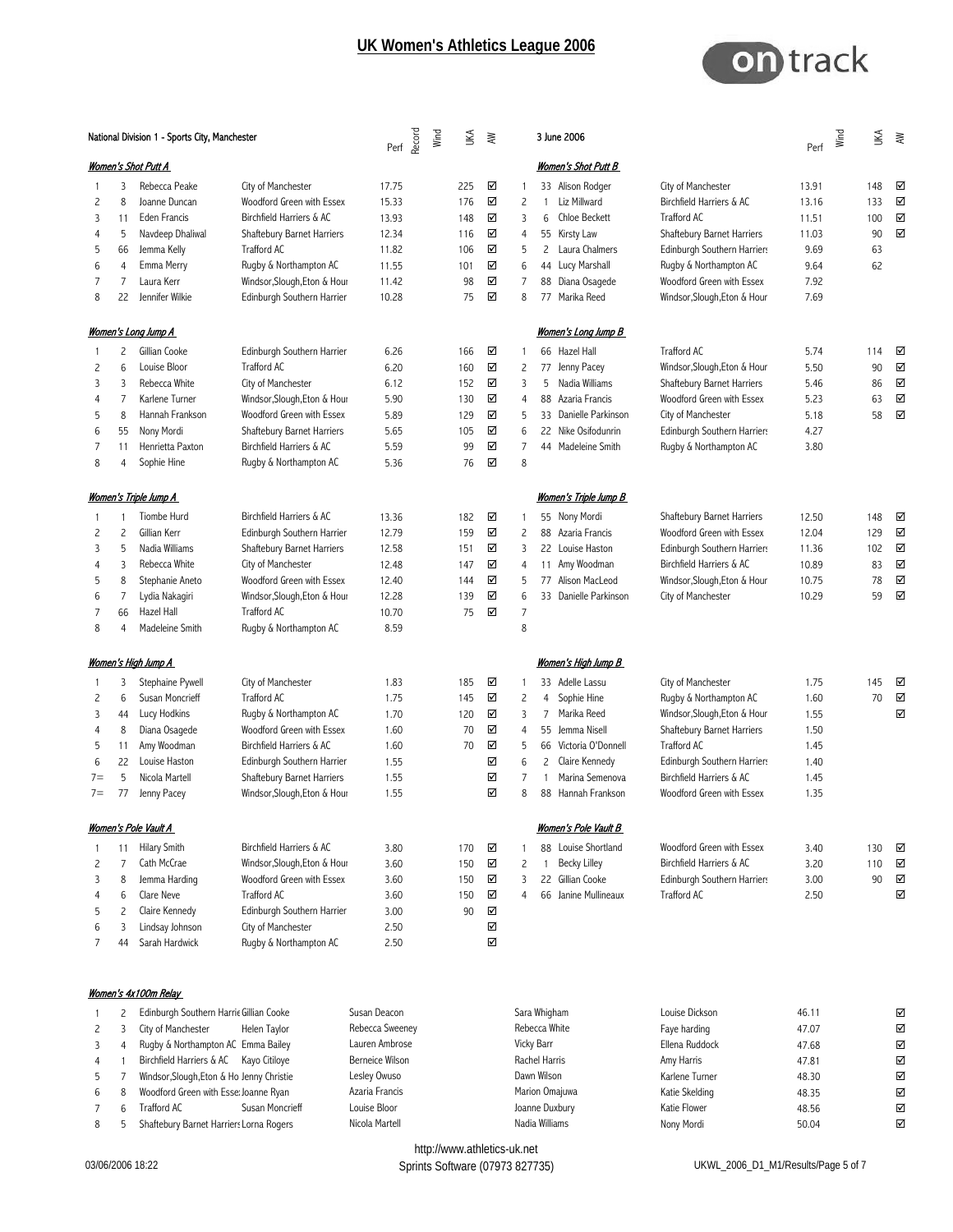

| Perf | National Division 1 - Sports City, Manchester | Perf $\underset{\text{Rec}}{\overset{\text{red}}{\text{sum}}}$ $\underset{\text{sum}}{\overset{\text{red}}{\text{sum}}}$ $\underset{\text{sum}}{\overset{\text{red}}{\text{sum}}}$<br>3 June 2006 | $\overline{a}$ $\overline{a}$ $\overline{b}$ $\overline{c}$<br>그 그는 그 사람들이 있다. |  |
|------|-----------------------------------------------|---------------------------------------------------------------------------------------------------------------------------------------------------------------------------------------------------|--------------------------------------------------------------------------------|--|
|------|-----------------------------------------------|---------------------------------------------------------------------------------------------------------------------------------------------------------------------------------------------------|--------------------------------------------------------------------------------|--|